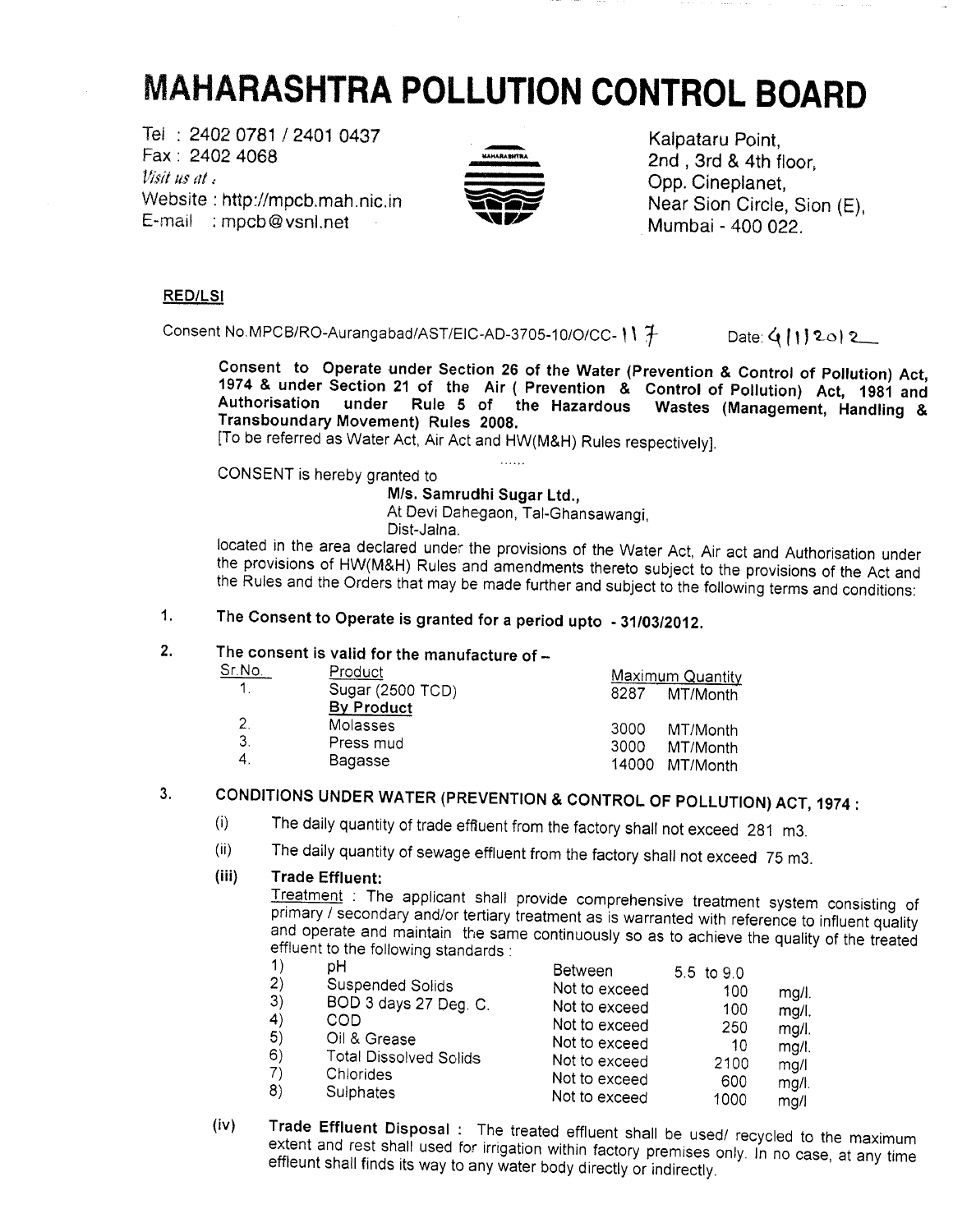(v) **Sewage Effluent Treatment**: The applicant shall provide comprehensive treatment system as is warranted with reference to influent quality and operate and maintain the same continuously so as to achieve the quality of treated effluent to the following standards.

| (1) | <b>Suspended Solids</b> | Not to exceed 100 | mg/l. |
|-----|-------------------------|-------------------|-------|
| (2) | BOD 3 days 27 Deg. C.   | Not to exceed 100 | mg/l. |

**(v) Sewage Effluent Disposal** : The treated sewage effluent shall be used on land for gardening within factory premises only. In no case, at any time effluent shall finds its way to any water body directly or indirectly.

#### (vii) **Non-Hazardous Solid Wastes :**

|     | Type of waste | Quantity   | Treatment                | Disposal                  |
|-----|---------------|------------|--------------------------|---------------------------|
|     | ETP Sludge    | 250 Kg/Y.  | -                        | Used as manure            |
| (2) | Ash           | 500 Kg/day | $\overline{\phantom{m}}$ | <b>Brick manufacturer</b> |

 $\mathcal{L}_{\mathcal{L}}$ 

(viii) **Other conditions** : The industry shall monitor effluent quality regularly.

#### **CONDITIONS FOR MOLASSES STORAGE:-**

- 1] The molasses shall be properly collected and stored in steel tanks which shall be absolutely leak proof. At no stage of handling of molasses, there shall be leakage or spillage.
- 2] The capacity of tanks for storage of molasses shall be such that at no time the molasses shall be required to be stored in kutcha pits. Adequate space storage capacity shall be available to take care of bumper production of sugar, non-lifting of molasses etc.
- 3] All the area on which molasses are stored and handled should be provided with drain for diverting the spills to the treatment plant/ molasses tank. Suitable arrangements for accidental discharges of molasses from the tanks shall be provided to contain the same within factory premises.
- 4] Destruction of molasses and its disposal shall not be done without specific permission in writing from the authorised officer of the Board, intimation of intention to destroy or dispose of the molasses shall be given to the Board atleast 15 (fifteen) days in advance by registered post under intimation to the Sub-Regional officer and Regional officer of the Board under whose jurisdiction the factory is situated.
- 5] The storage tanks shall be kept in good conditions all the year round with adequate maintenance. The tanks size and capacity per cm, height, total capacity in tonnes shall be displayed prominently near the tank.
- 6] The above conditions shall be in addition to and not in derogation of the provisions contained in the "Bombay Molasses Rules, 1955" and "Maharashtra Molasses Torage and Supply Regulation, 1965".
- 7] The industry should monitor effluent quality regularly.
- 4. The applicant shall comply with the provisions of the Water ( Prevention & Control of Pollution ) Cess Act, 1977 ( to be referred as Cess Act ) and Rules thereunder:

The daily water consumption for the following categories is as under:

| (i) Domestic                    | $\cdots$ | 100   | CMD        |
|---------------------------------|----------|-------|------------|
| (ii) Industrial Processing      | $\cdots$ | 285   | CMD        |
| (iii) Industrial Cooling/Boiler | $\cdots$ | 350   | <b>CMD</b> |
| (iv) Agriculture/Gardening      | $\cdots$ | $---$ | CMD        |

The applicant shall regularly submit to the Board the returns of water consumption in the prescribed form and pay the Cess as specified under Section 3 of the said Act which is also available on MPCB website at http://mpcb.mah.nic.in/images/cessform1.pdf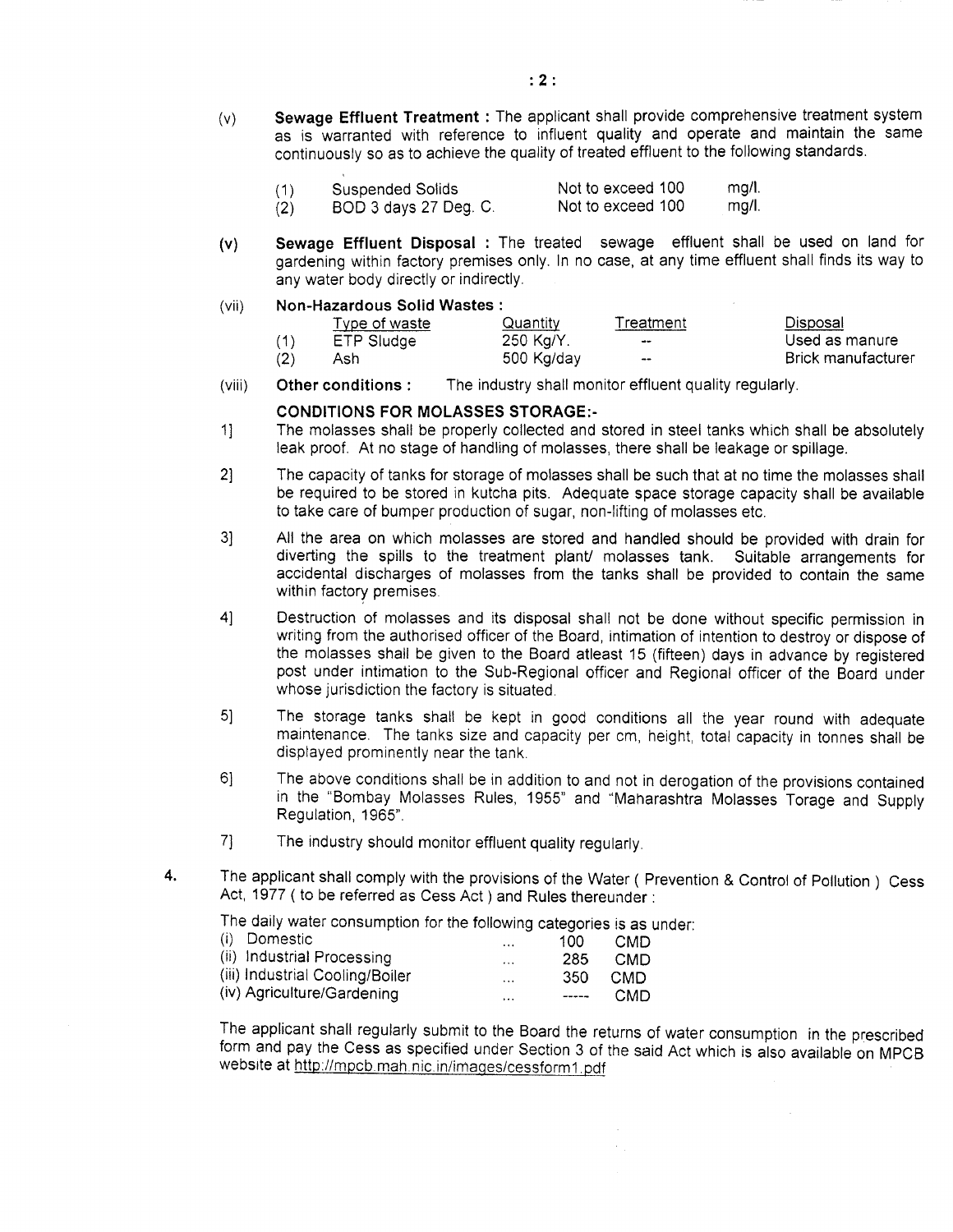#### **5. CONDITIONS UNDER AIR ACT( PREVENTION & CONTROL OF POLLUTION) ACT, 1981 :**

(i) The applicant shall install a comprehensive control system consisting of control equipments as is warranted with reference to generation of emission and operate and maintain the same continuously so as to achieve the level of pollutants to the following standards :

#### **A) Control Equipment:**

- 1. ESP/Bag filter/Venturi scrubber/Dust Collector of sufficient capacity shall be provided to bagasse fired boiler.
- 2. ESP/Bag filter/Venturi-scrubber/Dust collector of sufficient capacity shall be provided to sugar bagging section.

#### **B) Standards for Emissions of Air Pollutants :**

- (i) SPM Not to exceed 150 mg/Nm3.
- $(i)$  SO2 Not to exceed 2.64 MT/day

#### **O Conditions for D.G. Set:**

- 1) Noise from the D.G. Set should be controlled by providing an acoustic enclosure or by treating the room acoustically.
- 2) Industry should provide acoustic enclosure for control of noise. The acoustic enclosure/acoustic treatment of the room should be designed for minimum 25 dB(A) insertion loss or for meeting the ambient noise standards, whichever is on higher side. A suitable exhaust muffler with insertion loss of 25 dB(A) shall also be provided. The measurement of Insertion loss will be done at different points at 0.5 metres from acoustic enclosure/room and then average.
- 3) Industry should make efforts to bring down noise level due to DG Set, outside industrial premises, within ambient noise requirements by proper siting and control measures.
- 4) Installation of DG Set must be strictly in compliance with recommendations of DG Set manufacturer.
- 5) A proper routine and preventive maintenance procedure for DG set should be set and followed in consultation with the DG manufacturer which would help to prevent noise levels of DG set from deteriorating with use.
- 6) The DG set shall be operated only in case of power failure.
- 7) The applicant should not cause any nuisance in the surrounding area due to operation of the DG set.

#### $\mathbf{ii)}$  The applicant shall observe the following fuel pattern  $\mathbf{b}$

|                 |              | .          |
|-----------------|--------------|------------|
| <u> Sr. No.</u> | Type of Fuel | Quantity   |
|                 | Bagasse      | 660 MT/day |
|                 | Diesel       | 40 Lit/Hr. |

 $\overline{ii}$ ) The applicant shall erect the chimney(s) of the following specifications  $\overline{ii}$ 

| Sr.No. | Chimney attached to                                            | Height in Mtrs. |
|--------|----------------------------------------------------------------|-----------------|
|        | Boiler                                                         | 65              |
|        | D. G. set (300 KVA)                                            | 3 O*            |
|        | (* above the height of building where the DG set is installed) |                 |

- (iv) The applicant shall provide ports in the chimney/(s) and facilitates such as ladder, platform etc. For monitoring the air emissions and the same shall be open for inspection to/and for use of the Board's Staff. The chimney(s) vents attached to various sources of emission shall be designated by numbers such as S-1, S-2, etc. and these shall be painted/displayed to
- (v) The industry shall take adequate measures for control for noise levels from its own sources within the premises so as to maintain ambient air quality standard in respect of noise to less than 75 dB(A) during day time and 70 dB(A) during night time. Day time is reckoned in between 6 a.m. and 10 p.m. and night time is reckoned between 10 p.m. and 6 a.m.

#### (vi) **Other Conditions :**

facilitate identification.

- 1) The industry should not cause any nuisance in surrounding area.
- 2) The industry should monitor stack emissions and ambient air quality regularly through MoEF approved laboratory.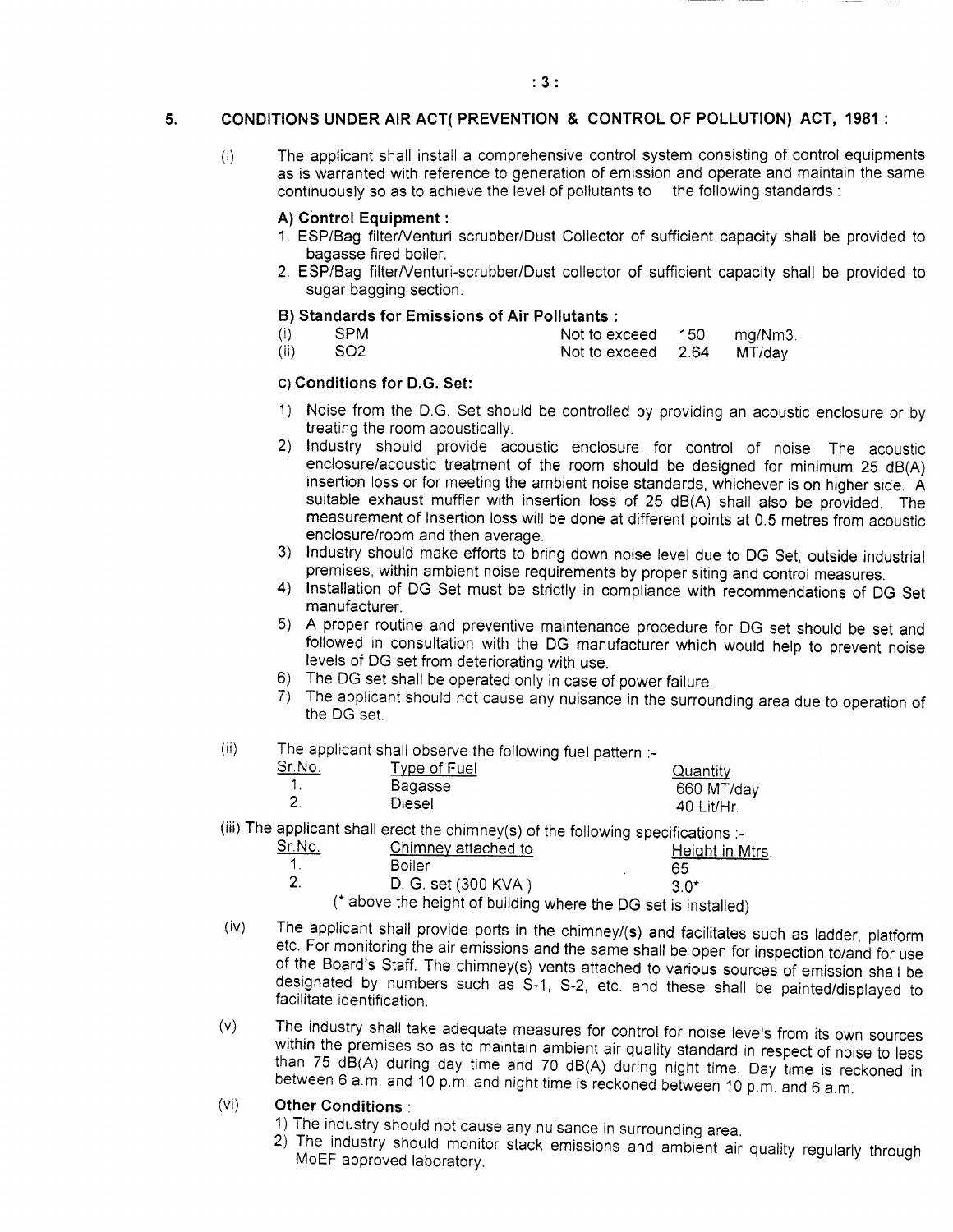#### **7. CREP conditions for Sugar Factory:-**

- (A) Water Management:-
	- Operation of ETP shall be started atleast one month before starting of cane crushing to i) achieve desired MLSS. So as to meet prescribed standards from day one the operation of mill.
	- Waste water generation shall be reduced to 100 litres per tone of cane crushed. ii)
	- Industry shall achieve zero discharge into in land surface water bodies. iii)
	- 15 days storage capacity tank shall be provided for treated effluent to take care of no demand  $\mathsf{iv}$ for irrigation.
- (B) Emission Control:- ESP/Bag filter/Venture scrubber shall be installed to comply with standards for particulate matter emission to < 150 mg/Nm3.

#### 8. **CONDITIONS UNDER HAZARDOUS WASTES (MANAGEMENT, HANDLING & TRANSBOUNDARY MOVEMENT) RULES 2008.**

The applicant shall handle hazardous wastes as specified below:

| Sr.<br>No. | Item No. Of process<br>substance generating HW<br>as per Schedule-I/II | Type of waste  | Quantity     | Disposal                 |
|------------|------------------------------------------------------------------------|----------------|--------------|--------------------------|
|            | 5.                                                                     | Used/Waste oil | 1.5 MT/Month | Use in boiler as a fuel. |

8. Whenever due to any accident or other unforeseen act or even, such emissions occur or is apprehended to occur in excess of standards laid down, such information shall be forthwith reported to Board, concerned Police Station, office of Directorate of Health Services, Department of Explosives, Inspectorate of Factories and Local Body. In case of failure of pollution control equipments, the production process connected to it shall be stopped.

#### 9. **General Conditions :**

- 1. The applicant shall maintain good housekeeping and take adequate measures for control of pollution from all sources so as not to cause nuisance to surrounding area/inhabitants.
- 2. The applicant shall bring minimum 33% of the available open land under green coverage/ plantation. The applicant shall submit a yearly statement by 30<sup>th</sup> September every year on available open plot area, number of trees surviving as on 31<sup>st</sup> March of the year and number of trees planted by September end.
- 3. Solid Waste The non-hazardous solid waste arising in the factory premises, sweepings, etc. be disposed of scientifically so as not to cause any nuisance / pollution. The applicant shall take necessary permissions from civic authorities for disposal to dumping ground.
- 4. The applicant shall provide for an alternate electric power source sufficient to operate all pollution control facilities installed by the applicant to maintain compliance with the terms and conditions of the consent. In the absence, the applicant shall stop, reduce or otherwise, control production to abide by terms and conditions of this consent regarding pollution levels.
- 5. The applicant shall not change or alter the quantity, quality, the rate of discharge, temperature or the mode of the effluent/emissions or hazardous wastes or control equipments provided for without previous written permission of the Board.
- 6. The applicant shall provide facility for collection of environmental samples and samples of trade and sewage effluents, air emissions and hazardous waste to the Board staff at the terminal or designated points and shall pay to the Board for the services rendered in this behalf.
- 7. The firm shall submit to this office, the 30<sup>th</sup> day of September every year, the Environmental Statement Report for the financial year ending 31<sup>st</sup> March in the prescribed Form-V as per the provisions of rule 14 of the Environment (Protection) (Second Amendment) Rules, 1992.
- 8. An inspection book shall be opened and made available to the Board's officers during their visit to the applicant.
- 9. The applicant shall install a separate meter showing the consumption of energy for operation of domestic and industrial effluent treatment plants and air pollution control system. A register showing consumption of chemicals used for treatment shall be maintained.